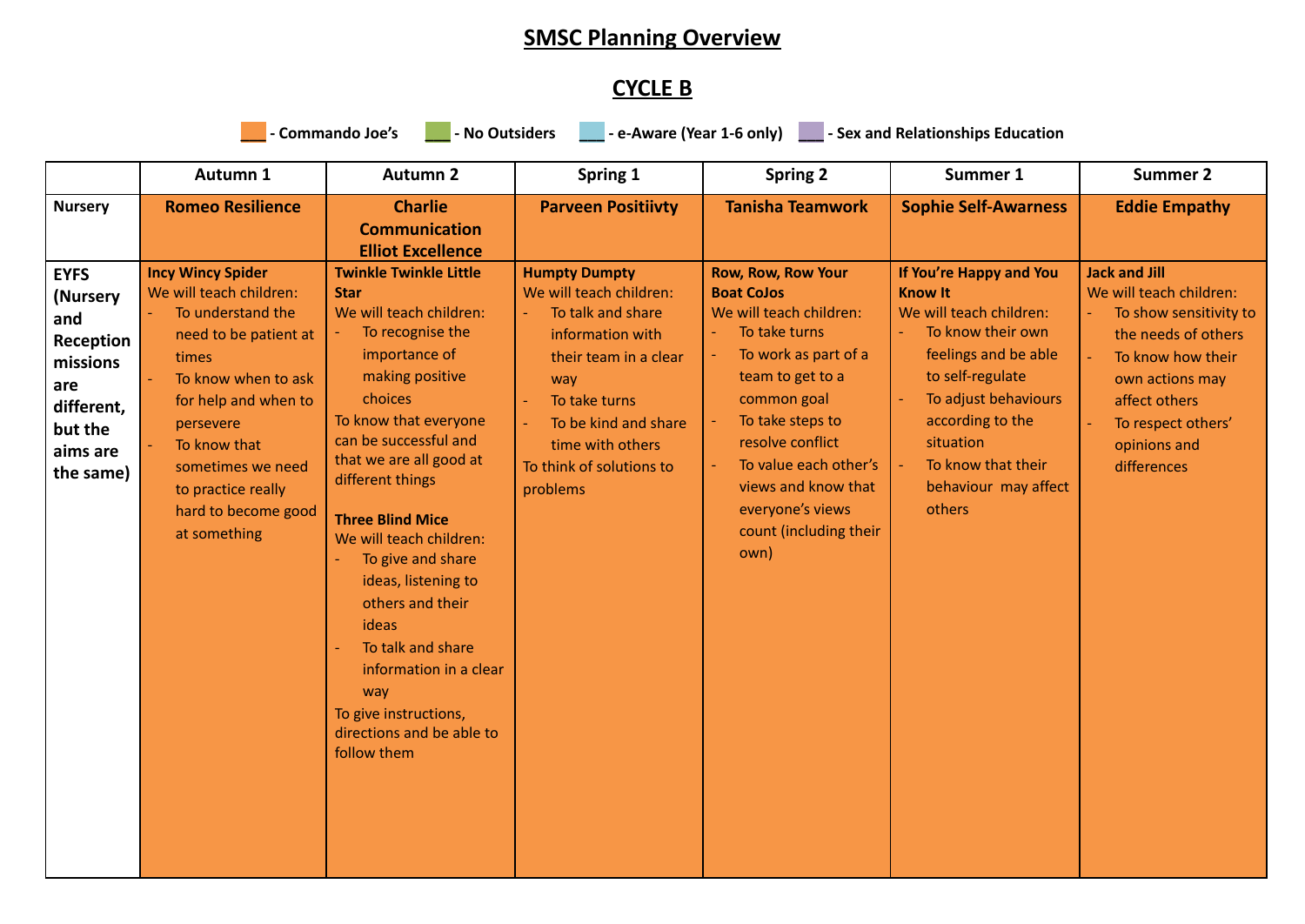| <b>You Choose</b><br><b>Relationships Education: Caring friendships</b><br>(2a, 2c)<br>Health Education: Mental wellbeing (6b,6c,6g)                                                  | <b>Red Rockets and Rainbow Jelly</b><br>Relationships Education: Caring friendships (2d)<br>Health Education: Mental wellbeing (6b,6c)                                                                                       | <b>Blue Chameleon: The Family Book Relationships</b><br>Education: Families and people who care for me<br>(1a), Caring friendships (2a), Respectful<br>relationships (3a)<br>Mommy, Mama and Me (Refuge Unit Summer 2.2) |
|---------------------------------------------------------------------------------------------------------------------------------------------------------------------------------------|------------------------------------------------------------------------------------------------------------------------------------------------------------------------------------------------------------------------------|--------------------------------------------------------------------------------------------------------------------------------------------------------------------------------------------------------------------------|
| <b>Caring Friendships</b><br>To recognise the importance of friendship<br>Know that friendships can make us feel happy<br>Know some ways that we can make new friends feel<br>welcome | <b>Being Kind</b><br>- To recognise the importance of saying sorry and<br>forgiveness<br>- Know that arguing with friends and then making<br>up can make friendships stronger<br>- That resorting to violence is never right | <b>Families</b><br>To recognise that all families are different<br>Identify different members of the family<br>Understand how members of a family can help<br>each other                                                 |

| Year 1 | <b>Samuel Pepys</b><br>We will teach children:<br>without asking an adult (self-help)<br>successful and this is okay<br>How to follow rules and why this is important    | To know when to ask for help and how to get help<br>That sometimes we need to keep trying to be                  | <b>Lion and Me</b><br>We will teach children:<br>To learn what qualities make a good friend<br>How to help our friends<br>The importance of good manners | To begin to self-regulate any negative behaviours                                                                                                                                         | <b>Traditional Tale</b><br>We will teach children:<br>To talk and share information with their team<br>mates in a clear way<br>To take turns<br>To be creative | To work as a group to achieve a shared outcome                                                                                                                           |
|--------|--------------------------------------------------------------------------------------------------------------------------------------------------------------------------|------------------------------------------------------------------------------------------------------------------|----------------------------------------------------------------------------------------------------------------------------------------------------------|-------------------------------------------------------------------------------------------------------------------------------------------------------------------------------------------|----------------------------------------------------------------------------------------------------------------------------------------------------------------|--------------------------------------------------------------------------------------------------------------------------------------------------------------------------|
|        | <b>Elmer</b><br>To like the way I am<br>To know the ways I<br>am different and<br>make my class feel<br>welcoming                                                        | <b>Ten Little Pirates</b>                                                                                        | <b>My Grandpa is Amazing</b><br>To recognise that<br>people are different<br>ages                                                                        | <b>Max the Champion</b><br>To understand that<br>our bodies work in<br>different ways                                                                                                     | My World, Your World<br>of people                                                                                                                              | To understand that we share the world with lots                                                                                                                          |
|        | <b>Digital Footprints</b><br><b>Start to understand</b><br>what is meant by a<br>'digital footprint'<br><b>Understand that</b><br>everything they do<br>online creates a | <b>Friends</b><br><b>Explain that</b><br>technology can be<br>used to communicate<br>and connect with<br>others. | <b>Passwords</b><br>Start to recognise<br>different symbols<br>seen online, e.g.<br>padlock to<br>represent a<br>password                                | <b>Positive Communication</b><br>Understand that we<br>should treat people<br>with respect both<br>online and in real life<br>Understand that our<br>online actions have<br>consequences. | <b>Private Information</b><br>Start to recognise<br>what personal<br>information should<br>be kept private.<br>Understand that we<br>should not share any      | <b>Time Online</b><br>Start to understand<br>how spending too<br>much time online can<br>be detrimental to<br>your health<br>Understand that it's<br>important to have a |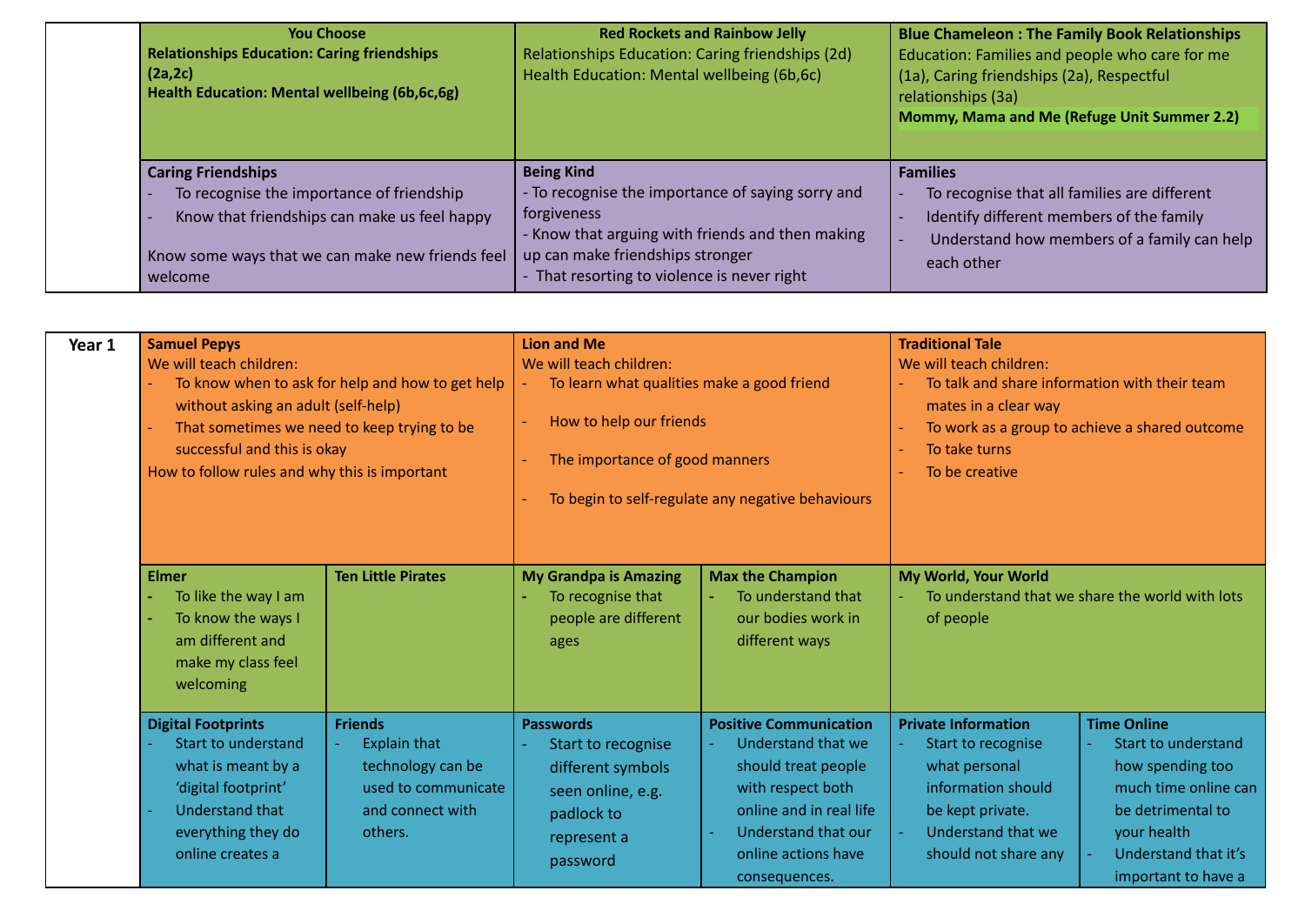| digital footprint<br>which is permanent<br>Recap and explore<br>what is appropriate<br>to do and put online | Recognise who<br>should be part of our<br>online community.<br>Understand how to<br>keep ourselves safe<br>when communicating<br>online. | Identify the steps<br>that can be taken to<br>keep personal<br>information secure<br>Start to understand<br>what makes a good<br>or a bad password | Know what to do if<br>someone is being<br>unkind online. | private information<br>online.                                                                                                                               | healthy balance in<br>life<br>Start to understand<br>concept of time and<br>how much to spend<br>online |
|-------------------------------------------------------------------------------------------------------------|------------------------------------------------------------------------------------------------------------------------------------------|----------------------------------------------------------------------------------------------------------------------------------------------------|----------------------------------------------------------|--------------------------------------------------------------------------------------------------------------------------------------------------------------|---------------------------------------------------------------------------------------------------------|
| <b>Different Friends</b><br>still be friends<br>are different to us                                         | To understand that we are all different but can<br>Know that we can be friends with people who                                           | <b>Growing and Changing</b><br>To discuss how children grow and change<br>Know that older children can do more by<br>themselves                    | Understand that babies need care and support             | <b>Families and Care</b><br>to ask for help<br>feel unhappy or unsafe<br>Know there are different types of families<br>Know which people we can ask for help | To explore different types of families and who<br>To identify who can help when families make us        |

| Year 2 | <b>Samuel Pepys</b><br>We will teach children:<br>without asking an adult (self-help)<br>That sometimes we need to keep trying to be<br>successful and this is okay<br>How to follow rules and why this is important | To know when to ask for help and how to get help                   | <b>Lion and Me</b><br>We will teach children:<br>To learn what qualities make a good friend<br>How to help our friends<br>The importance of good manners<br>To begin to self-regulate any negative behaviours |                                                                 | <b>Traditional Tale</b><br>We will teach children:<br>To talk and share information with their team<br>mates in a clear way<br>To work as a group to achieve a shared outcome<br>To take turns<br>To be creative |
|--------|----------------------------------------------------------------------------------------------------------------------------------------------------------------------------------------------------------------------|--------------------------------------------------------------------|---------------------------------------------------------------------------------------------------------------------------------------------------------------------------------------------------------------|-----------------------------------------------------------------|------------------------------------------------------------------------------------------------------------------------------------------------------------------------------------------------------------------|
|        | The Great Big Book of<br><b>Families</b><br>To understand what<br>diversity is                                                                                                                                       | <b>The First Slodge</b><br>To understand how<br>we share the world | <b>The Odd Egg</b><br>To understand what<br>makes someone feel<br>proud                                                                                                                                       | <b>Just Because</b><br>To feel proud of being<br>٠<br>different | <b>Blown Away</b><br>To be able to work with everyone in my class                                                                                                                                                |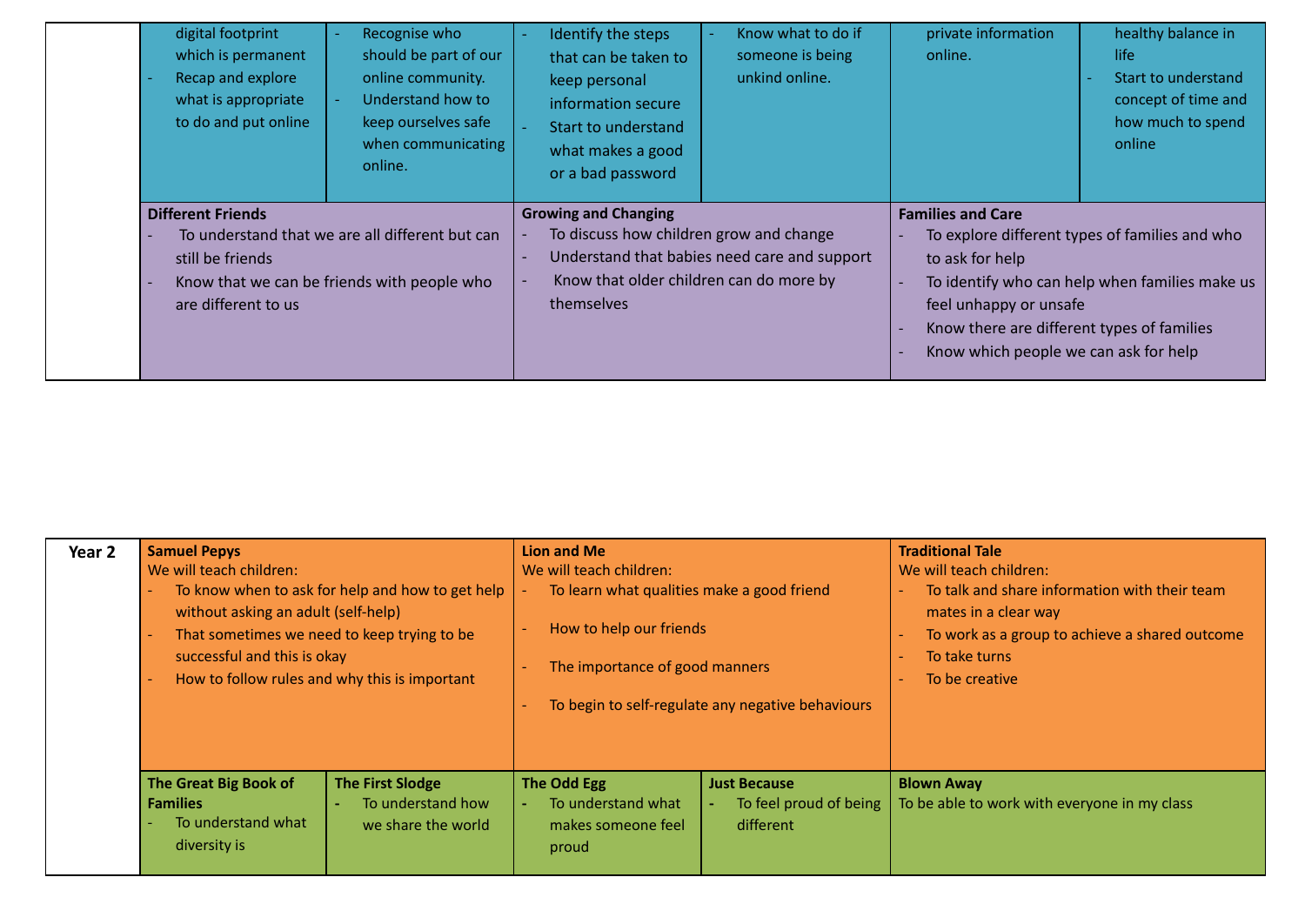| <b>Digital Footprints</b><br>Start to understand<br>what is meant by a<br>'digital footprint'<br>Understand that<br>everything they do<br>online creates a | <b>Friends</b><br><b>Explain that</b><br>technology can be<br>used to communicate<br>and connect with<br>others.<br>Recognise who | <b>Passwords</b><br>Start to recognise<br>different symbols<br>seen online, e.g.<br>padlock to<br>represent a<br>password                          | <b>Positive Communication</b><br>Understand that we<br>should treat people<br>with respect both<br>online and in real life<br>Understand that our<br>online actions have | <b>Private Information</b><br>Start to recognise<br>what personal<br>information should<br>be kept private.<br>Understand that we<br>should not share any | <b>Time Online</b><br>Start to understand<br>how spending too<br>much time online can<br>be detrimental to<br>your health<br>Understand that it's |
|------------------------------------------------------------------------------------------------------------------------------------------------------------|-----------------------------------------------------------------------------------------------------------------------------------|----------------------------------------------------------------------------------------------------------------------------------------------------|--------------------------------------------------------------------------------------------------------------------------------------------------------------------------|-----------------------------------------------------------------------------------------------------------------------------------------------------------|---------------------------------------------------------------------------------------------------------------------------------------------------|
| digital footprint<br>which is permanent<br>Recap and explore<br>what is appropriate<br>to do and put online                                                | should be part of our<br>online community.<br>Understand how to<br>keep ourselves safe<br>when communicating<br>online.           | Identify the steps<br>that can be taken to<br>keep personal<br>information secure<br>Start to understand<br>what makes a good<br>or a bad password | consequences.<br>Know what to do if<br>someone is being<br>unkind online.                                                                                                | private information<br>online.                                                                                                                            | important to have a<br>healthy balance in<br>life<br>Start to understand<br>concept of time and<br>how much to spend<br>online                    |
| <b>Differences</b>                                                                                                                                         |                                                                                                                                   | <b>Male and Female Animals</b>                                                                                                                     |                                                                                                                                                                          | <b>Naming Body Parts</b>                                                                                                                                  |                                                                                                                                                   |
|                                                                                                                                                            | To introduce the concept of gender stereotypes<br>To identify differences between males and                                       |                                                                                                                                                    | To explore some of the differences between males<br>and females and to understand how this is part of                                                                    | To focus on sexual difference and name body<br>parts                                                                                                      |                                                                                                                                                   |
| females                                                                                                                                                    |                                                                                                                                   |                                                                                                                                                    |                                                                                                                                                                          |                                                                                                                                                           | Describe the physical differences between males                                                                                                   |
|                                                                                                                                                            | Understand that some people have fixed ideas<br>about what boys and girls can do                                                  |                                                                                                                                                    | Describe some differences between male and                                                                                                                               | and females<br>Name the different body parts                                                                                                              |                                                                                                                                                   |
| <b>babies</b>                                                                                                                                              | Describe the difference between male and female                                                                                   | female animals<br>and a female                                                                                                                     | Understand that making a new life needs a male                                                                                                                           |                                                                                                                                                           |                                                                                                                                                   |

| Year 3 | <b>Ed Stafford - Walking the Amazon</b> | <b>Ernest Shackleton - Endurance</b>   | Nelly Bly - Around the World in 72 Days     |
|--------|-----------------------------------------|----------------------------------------|---------------------------------------------|
|        | We will teach children:                 | We will teach children:                | We will teach children:                     |
|        | The importance of having rules          | How to be patient                      | How to care for themselves                  |
|        | The qualities of a good friend          | How to compete in tasks against others | How behaviour impact upon how others see us |
|        | The importance of trust and respect     | To have the will to succeed            | To be able to make visitors feel welcome    |
|        | How to care for the environment         | To use self-discipline and control     | To identify ways to spot a fake rumour      |
|        |                                         | How to make an honest choice           |                                             |
|        |                                         |                                        |                                             |
|        |                                         |                                        |                                             |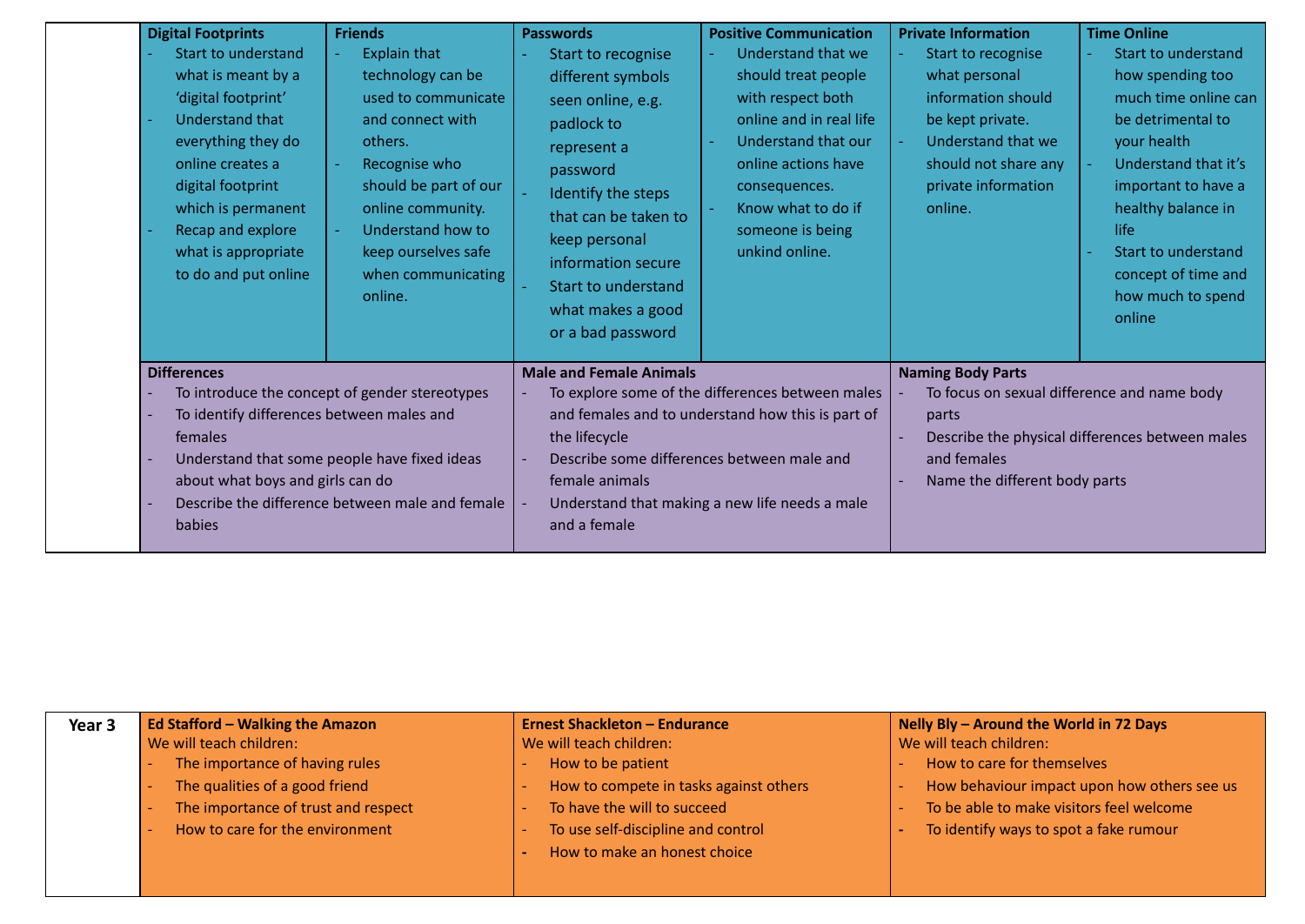| The importance of teamwork and taking a team<br>member role                                                                                                                                                                                                                                                                                                                                                                                                                                                                                                                                                                             |                                                                                                                                                                                                                                                                                                                                                                                                                                                                                                                                                                |                                                                                                                                                                                                                                                                                                                                                                                                                                                                                                                                                                                       |  |
|-----------------------------------------------------------------------------------------------------------------------------------------------------------------------------------------------------------------------------------------------------------------------------------------------------------------------------------------------------------------------------------------------------------------------------------------------------------------------------------------------------------------------------------------------------------------------------------------------------------------------------------------|----------------------------------------------------------------------------------------------------------------------------------------------------------------------------------------------------------------------------------------------------------------------------------------------------------------------------------------------------------------------------------------------------------------------------------------------------------------------------------------------------------------------------------------------------------------|---------------------------------------------------------------------------------------------------------------------------------------------------------------------------------------------------------------------------------------------------------------------------------------------------------------------------------------------------------------------------------------------------------------------------------------------------------------------------------------------------------------------------------------------------------------------------------------|--|
| <b>Oliver</b><br>To understand how difference can affect someone<br>To know everyone in our class is different and<br>that differences can make someone feel excluded                                                                                                                                                                                                                                                                                                                                                                                                                                                                   | <b>This is Our House</b><br>To understand what 'discrimination' means<br>To know why someone might feel like an outsider                                                                                                                                                                                                                                                                                                                                                                                                                                       | <b>Two Monsters</b><br>To find a solution to a problem<br>To understand where problems come from<br>The Hueys in the New Jumper<br>To use strategies to help someone who feels<br>different<br>To know why it is hard to be different<br><b>Beegu (Refugees Summer 2.2)</b><br>To be welcoming<br>To know that your behaviour can make someone<br>feel like an outsider                                                                                                                                                                                                               |  |
| <b>Friends</b><br><b>Cyber Bullying</b><br>Identify the meaning<br><b>Understand the</b><br>of the word<br>difference between<br>'cyberbullying'<br>real-life friends and<br>Identify the online<br>online only friends<br>dangers and<br><b>Understand what</b><br>understand ways we<br>sort of information<br>can stay safe online<br>we should share with<br>Identify cyberbullying<br>online only friends<br>and understand its'<br>Understand how to<br>keep ourselves safe<br>consequences<br>when communicating<br>Promote active and<br>open discussions to<br>online<br>promote an<br>openness to talk<br>about cyberbullying | <b>Photos</b><br><b>Passwords</b><br><b>Understand that</b><br>Identify the steps<br>when a photo is<br>that can be taken to<br>uploaded to the<br>keep personal<br>internet, it is there<br>information secure<br>forever<br><b>Understand what</b><br>Understand that you<br>makes a good or a<br>should ask a persons'<br>bad password<br>permission before<br>Recognise what<br>uploading a picture of<br>could happen if<br>them<br>someone else found<br>Recognise that<br>out our password<br>sometimes pictures<br>on the internet have<br>been edited | <b>Time Online</b><br>Things are not always as<br><b>Understand how</b><br>they seem<br><b>Understand that</b><br>spending too<br>what we see online is<br>much time<br>not always what we<br>online can be<br>think it is<br>detrimental to<br>Understand that it is<br>your health<br>easy for people to lie<br><b>Understand that</b><br>online<br>it's important to<br>Understand that it is<br>have a healthy<br>possible to be tricked<br>balance in life<br>into doing things<br><b>Understand how</b><br>online<br>to spread our<br>time between<br>activities<br>effectively |  |
|                                                                                                                                                                                                                                                                                                                                                                                                                                                                                                                                                                                                                                         |                                                                                                                                                                                                                                                                                                                                                                                                                                                                                                                                                                | <b>Body Differences</b><br>To identify that people are unique and to respect<br>those differences                                                                                                                                                                                                                                                                                                                                                                                                                                                                                     |  |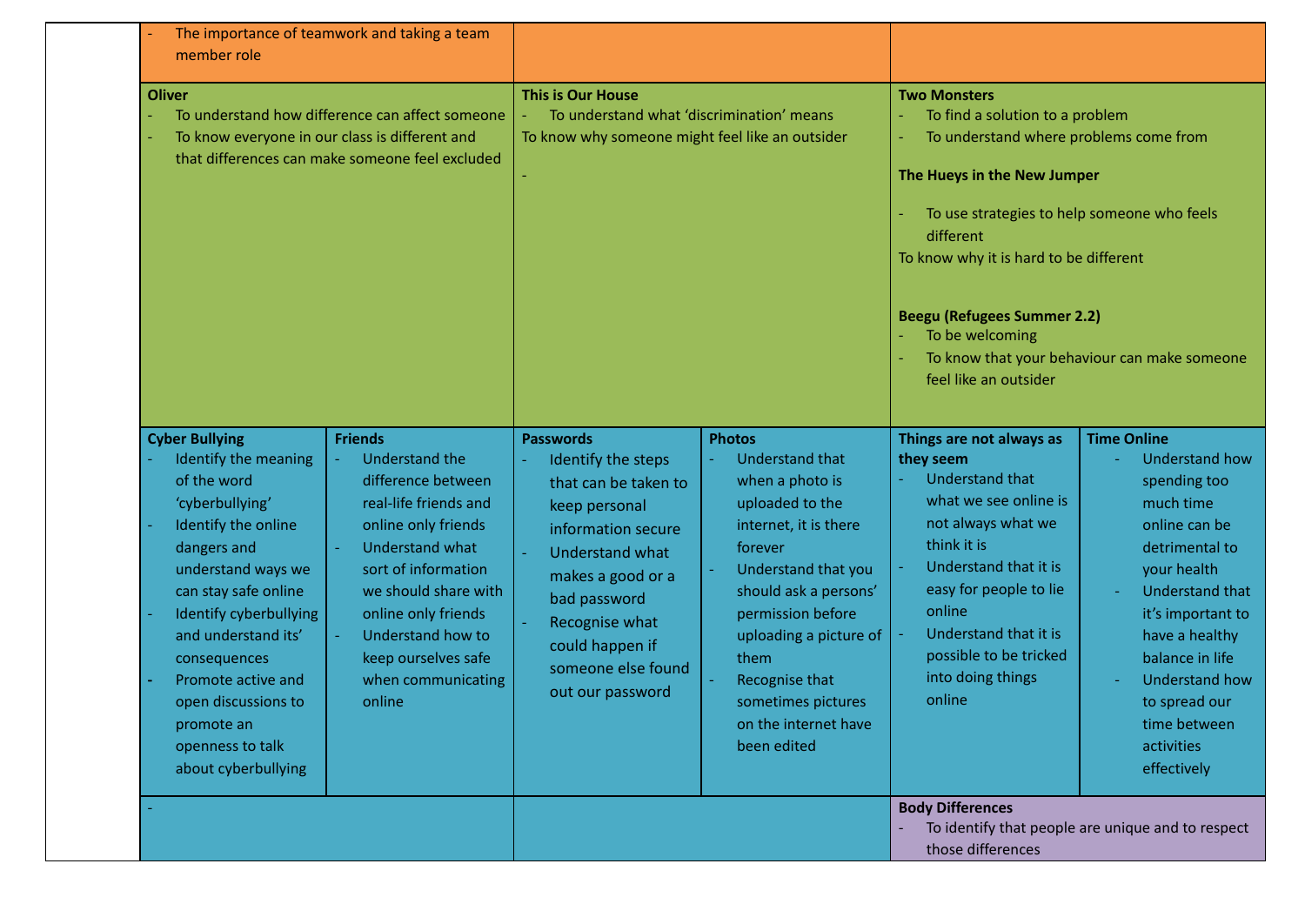|  | To explore the differences between male and<br>female bodies<br>Know and respect the body differences between<br>ourselves and<br>others<br>Name male and female body parts using<br>agreed words                                           |
|--|---------------------------------------------------------------------------------------------------------------------------------------------------------------------------------------------------------------------------------------------|
|  | <b>Personal Space</b><br>To consider appropriate and inappropriate<br>physical contact and consent<br>Understand that each person's body belongs to<br>them<br>Understand personal space and unwanted<br>touch                              |
|  | <b>Help and Support</b><br>To explore different types of families and who to<br>go to for help and support<br>Understand that all families are different and<br>have different family members<br>Identify who to go to for help and support |

| Year 4 | <b>Gorilla in the Mist - Kira Salak</b>                                                                                                                                                                                                                                              | <b>Spartacus - Romans Revolt</b>                                                                                                                                                                                                                          | <b>Bear Grylls - Survival</b>                                                                                                                                                                                                                                                                 |
|--------|--------------------------------------------------------------------------------------------------------------------------------------------------------------------------------------------------------------------------------------------------------------------------------------|-----------------------------------------------------------------------------------------------------------------------------------------------------------------------------------------------------------------------------------------------------------|-----------------------------------------------------------------------------------------------------------------------------------------------------------------------------------------------------------------------------------------------------------------------------------------------|
|        | We will teach children:<br>To use appropriate language to express<br>themselves<br>To recognise the importance of flexibility within<br>friendships<br>To be patient and think before acting<br>The importance of appreciating other people<br>To recognise the need to reduce waste | We will teach children:<br>The effect of pollution on the environment and the<br>body<br>About the implications of peer pressure<br>To be kind and share time with others<br>About rules and the reasons for them<br>About caring for others with respect | We will teach children:<br>To give attention to someone who needs help<br>To know how to look after themselves and their<br>environment<br>The importance of praise<br>How to work together towards a shared goal<br>To see the purpose of rules and the<br>responsibility of keeping to them |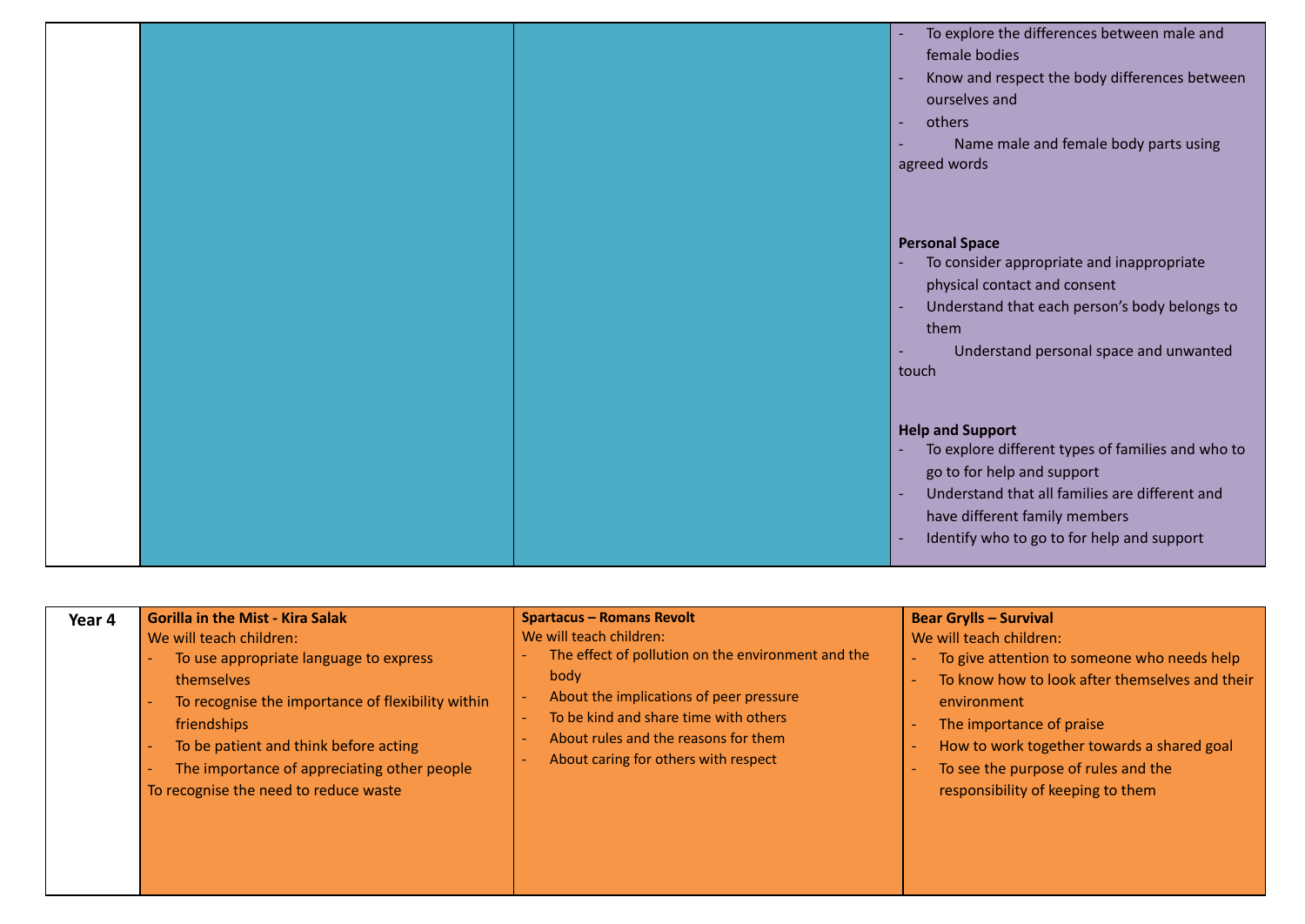| <b>Dogs Don't Do Ballet</b>                                                                                                                                                                                                                                                                                                                                                                                                                                                                                                                                                                                                             | <b>King and King</b>                                                                                                                                                                                                                                                                                                                                                                |                                                                                                                                                                                                                                                                                               | <b>The Way Back Home</b><br>To overcome language as a barrier                                                                                                                                                                                                                                                                                                                                                                |                                                                                                                                                                                                                                                                                                       |
|-----------------------------------------------------------------------------------------------------------------------------------------------------------------------------------------------------------------------------------------------------------------------------------------------------------------------------------------------------------------------------------------------------------------------------------------------------------------------------------------------------------------------------------------------------------------------------------------------------------------------------------------|-------------------------------------------------------------------------------------------------------------------------------------------------------------------------------------------------------------------------------------------------------------------------------------------------------------------------------------------------------------------------------------|-----------------------------------------------------------------------------------------------------------------------------------------------------------------------------------------------------------------------------------------------------------------------------------------------|------------------------------------------------------------------------------------------------------------------------------------------------------------------------------------------------------------------------------------------------------------------------------------------------------------------------------------------------------------------------------------------------------------------------------|-------------------------------------------------------------------------------------------------------------------------------------------------------------------------------------------------------------------------------------------------------------------------------------------------------|
| Changing adolescent body (8a)<br>Key Stage 2 Science - describe the life process of<br>reproduction in some plants and animals                                                                                                                                                                                                                                                                                                                                                                                                                                                                                                          | To understand why people get married<br>To know what marriage is and to know who can get<br>married in the UK<br>Health Education: Mental wellbeing (6a,6b,6c,6d,6f)<br>Changing adolescent body (8a, 8b), Menstruation (9a)<br>Key Stage 2 Science - describe the life process of<br>reproduction in some plants and animals -describe<br>the changes as humans develop to old age |                                                                                                                                                                                                                                                                                               | To know that people speak different languages<br><b>The Flower</b><br>To ask questions<br>To know that we all have choices<br>$\omega$<br>To know why it's good to learn about new and<br>different things<br><b>Red: A Crayon's Story (Refugees)</b><br>To be who you want to be<br>To know why people sometimes don't speak up<br>Relationships Education: Caring friendships<br>(2b,2c, 2d,2e), Respectful relationships, | (3a, 3b, 3d, 3e, 3f, 3h), Online relationships (4b, 4d).                                                                                                                                                                                                                                              |
| <b>Cyber Bullying</b><br><b>Friends</b><br>Identify the meaning<br><b>Understand the</b><br>of the word<br>difference between<br>real-life friends and<br>'cyberbullying'<br>online only friends<br>Identify the online<br>dangers and<br><b>Understand what</b><br>understand ways we<br>sort of information<br>can stay safe online<br>we should share with<br>Identify cyberbullying<br>online only friends<br>and understand its'<br>Understand how to<br>keep ourselves safe<br>consequences<br>Promote active and<br>when communicating<br>online<br>open discussions to<br>promote an<br>openness to talk<br>about cyberbullying | <b>Passwords</b><br>Identify the steps<br>that can be taken to<br>keep personal<br>information secure<br><b>Understand what</b><br>makes a good or a<br>bad password<br>Recognise what<br>could happen if<br>someone else found<br>out our password                                                                                                                                 | <b>Photos</b><br>Understand that when<br>a photo is uploaded to<br>the internet, it is there<br>forever<br>Understand that you<br>should ask a persons'<br>permission before<br>uploading a picture of<br>them<br>Recognise that<br>sometimes pictures on<br>the internet have been<br>edited | Things are not always<br>as they seem<br><b>Understand that</b><br>what we see online<br>is not always what<br>we think it is<br>Understand that it<br>is easy for people<br>to lie online<br>Understand that it<br>is possible to be<br>tricked into doing<br>things online                                                                                                                                                 | <b>Time Online</b><br><b>Understand how</b><br>spending too<br>much time<br>online can be<br>detrimental to<br>your health<br><b>Understand that</b><br>it's important to<br>have a healthy<br>balance in life<br><b>Understand how</b><br>to spread our<br>time between<br>activities<br>effectively |
|                                                                                                                                                                                                                                                                                                                                                                                                                                                                                                                                                                                                                                         |                                                                                                                                                                                                                                                                                                                                                                                     |                                                                                                                                                                                                                                                                                               | <b>Changes</b><br>To explore the human lifecycle                                                                                                                                                                                                                                                                                                                                                                             | To identify some basic facts about puberty                                                                                                                                                                                                                                                            |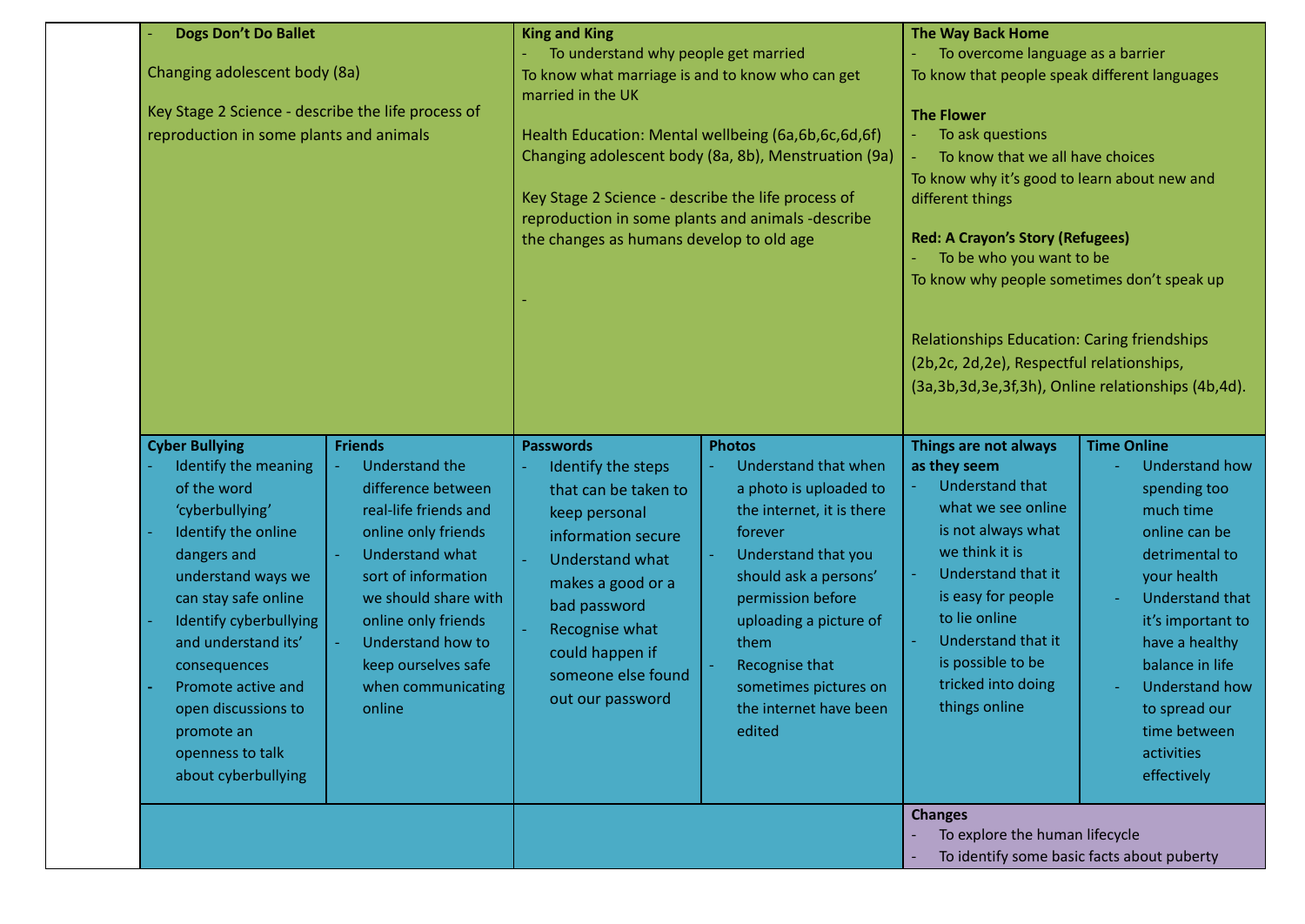|  | Understand that puberty is an important stage<br>÷,<br>in the human lifecycle<br>Know some changes that happen during<br>puberty                                                                                                                                                                                                                 |
|--|--------------------------------------------------------------------------------------------------------------------------------------------------------------------------------------------------------------------------------------------------------------------------------------------------------------------------------------------------|
|  | <b>What is Puberty?</b><br>To explore how puberty is linked to<br>reproduction<br>Know about the physical and emotional<br>changes that happen in puberty<br>-Understand that children change into adults to be<br>able to reproduce if they choose to                                                                                           |
|  | <b>Healthy Relationships</b><br>To explore respect in a range of relationships<br>Ē,<br>To discuss the characteristics of healthy<br>$\sim$<br>relationships<br>Know that respect is important in all<br>$\overline{\phantom{a}}$<br>relationships including online<br>Explain how friendships can make people feel<br>unhappy or uncomfortable. |

| Year | <b>Ranulph Fiennes - Transglobe Adventure</b><br>We will teach children:<br>About doing their best<br>To look after themselves (what they eat and personal<br>hygiene)<br>The importance of being helpful<br>That actions have different benefits<br>To try different things even though they may lack the<br>confidence to do them | <b>Voyage of Discovery - Leif Erikson</b><br>We will teach children:<br>To consider the needs and feelings of others<br>About treating others as they would want to be<br>treated<br>To be self-controlled even when under pressure<br>To accept apologies and not hold grudges<br>That honesty is the best policy | Tim Peake - Blast Off!<br>We will teach children:<br>To understand there are two sides to a story<br>Strategies to 'see' the truth and be honest<br>How to forgive and be sorry<br>To think in order to solve problems<br>To be respectful and show courtesy to others |                                                                                                 |
|------|-------------------------------------------------------------------------------------------------------------------------------------------------------------------------------------------------------------------------------------------------------------------------------------------------------------------------------------|--------------------------------------------------------------------------------------------------------------------------------------------------------------------------------------------------------------------------------------------------------------------------------------------------------------------|------------------------------------------------------------------------------------------------------------------------------------------------------------------------------------------------------------------------------------------------------------------------|-------------------------------------------------------------------------------------------------|
|      | <b>Where The Poppies Now Grow</b><br>To learn from our past<br>To know why people fight in wars<br>To know that Britain fought in two World Wars                                                                                                                                                                                    | <b>Rose Blanche</b><br>-To justify my actions<br>-To know that sometimes we have to make difficult decisions                                                                                                                                                                                                       | <b>How to Heal a Broken</b><br><b>Wing</b><br>To recognise when<br>someone needs help                                                                                                                                                                                  | <b>And Tango Makes Three</b><br>(Refugee Unit)<br>To accept people who<br>are different from me |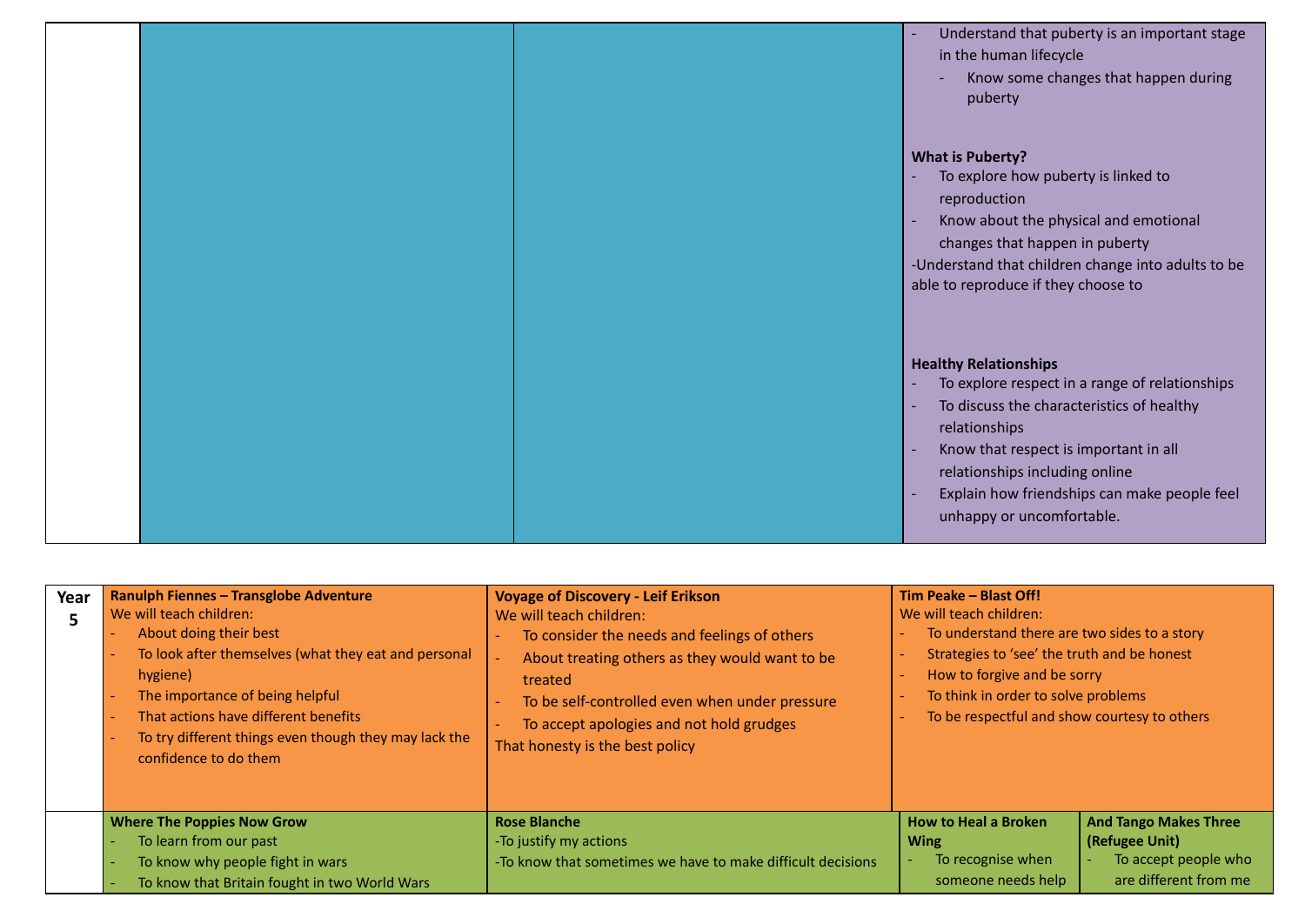| To know why we remember those who died in the<br>two World Wars<br>Health Education: Mental wellbeing (6c, 6d, 6f,)<br>Changing adolescent body (8a,8b), Menstruation (9a)                                                                                                                          | <b>Menstruation (9a)</b>                                                                                                                                                                                                                                                                                                                                                                                                                                                                                      | Health Education: Changing adolescent body (8a,8b),                                                                                                                                                                                                  | To know that people<br>have different life<br>experiences<br>To empathise with others<br>The Artist Who Painted a<br><b>Blue House</b><br>To appreciate artistic<br>freedom<br>-To know that art can<br>demonstrate freedom<br><b>Health Education:</b><br><b>Mental wellbeing</b><br>(6a,6b,6c, 6d,6e, 6f,),<br><b>Changing adolescent</b><br>body, (8a,8b),<br>Menstruation (9a)<br>Additional lesson in<br>Respect | To know that there ae<br>different people living<br>in my community and<br>accept everyone who is<br>different from me                                                                                                                                                                                                                                                           |
|-----------------------------------------------------------------------------------------------------------------------------------------------------------------------------------------------------------------------------------------------------------------------------------------------------|---------------------------------------------------------------------------------------------------------------------------------------------------------------------------------------------------------------------------------------------------------------------------------------------------------------------------------------------------------------------------------------------------------------------------------------------------------------------------------------------------------------|------------------------------------------------------------------------------------------------------------------------------------------------------------------------------------------------------------------------------------------------------|-----------------------------------------------------------------------------------------------------------------------------------------------------------------------------------------------------------------------------------------------------------------------------------------------------------------------------------------------------------------------------------------------------------------------|----------------------------------------------------------------------------------------------------------------------------------------------------------------------------------------------------------------------------------------------------------------------------------------------------------------------------------------------------------------------------------|
| <b>Cyber Bullying</b><br>Gaming<br>Identify cyberbullying<br>and understand its'<br>consequences Promote<br>active and open<br>appropriate<br>discussions to promote<br>an openness to talk<br>about cyberbullying<br>Understand the<br>importance of being an<br>'Upstander', not a<br>'Bystander' | <b>Naked Images</b><br><b>Understand the</b><br>Understand the laws<br>importance playing<br>relating to sending<br>games which are age<br>naked pictures<br>Understand what to do<br>Understand the risks<br>if they are feeling<br>involved with in-App<br>pressured into sending<br>and gaming purchases<br>a naked picture<br><b>Understand that</b><br>Understand the dangers<br>and consequences of<br>people we meet online<br>sending a naked picture<br>might not always be<br>who they say they are | <b>Passwords</b><br>Understand the<br>importance of keeping<br>passwords safe<br><b>Understand the</b><br>importance of creating<br>strong passwords<br><b>Understand the</b><br>consequences of<br>sharing a password or<br>leaving it lying around | <b>Privacy Settings</b><br><b>Understand the</b><br>importance of keeping<br>private information safe<br>Understand what social<br>media and why it is used<br><b>Understand how to</b><br>ensure we keep our<br>information safe using<br>privacy settings<br><b>Talking about Puberty</b><br>To explore the emotional and physical changes<br>occurring in puberty<br>happen during puberty                         | <b>Time Online</b><br><b>Understand how</b><br>spending too much<br>time online can be<br>detrimental to your<br>health<br>Understand that it's<br>important to have a<br>healthy balance in life<br>Debate the pros and<br>cons of spending time<br>in front of a screen<br>Explain the main physical and emotional changes that<br>Ask questions about puberty with confidence |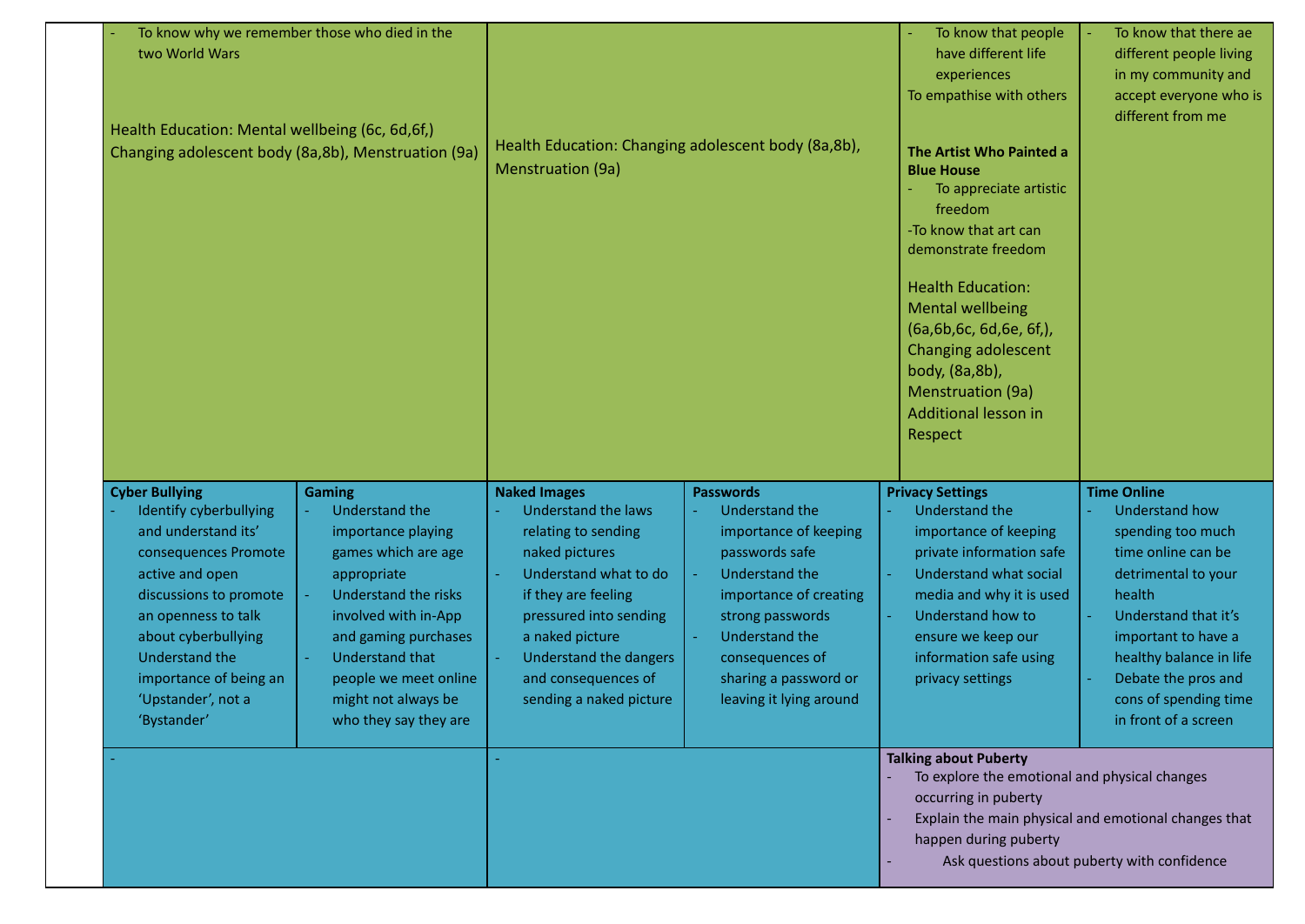|  | The Reproduction System<br>To understand male and female puberty changes in<br>more detail<br>Understand how puberty affects the reproductive<br>٠<br>organs<br>Describe what happens during menstruation and<br>sperm production                                                                                                          |
|--|--------------------------------------------------------------------------------------------------------------------------------------------------------------------------------------------------------------------------------------------------------------------------------------------------------------------------------------------|
|  | <b>Puberty Health and Support</b><br>To explore the impact of puberty on the body and<br>the importance of physical hygiene<br>To explore ways to get support during puberty<br>Explain how to keep clean during puberty<br>Explain how emotions/relationships change during<br>puberty<br>Know how to get help and support during puberty |

| Year 6 | Nancy Wake - The White Mouse<br>We will teach children:<br>The qualities/values of a good friendship<br>How to show determination and complete<br>challenges<br>The importance of self-discipline when under<br>pressure<br>How to support raising funds for charity | Ibn Battuta - Eastern Odyssey<br>We will teach children:<br>The importance of doing their best<br>The difference between just and unjust situations<br>The difference between discrimination and<br>discriminatory behaviour<br>To try to do something even when difficult                                | Amelia Earhart - Final Flight<br>We will teach children:<br>The importance of being patient<br>The difference between human rights and needs<br>$\blacksquare$<br>How to make people feel respected and valued<br>$\blacksquare$<br>About not holding grudges |                                                                                                                                                                                                   |
|--------|----------------------------------------------------------------------------------------------------------------------------------------------------------------------------------------------------------------------------------------------------------------------|-----------------------------------------------------------------------------------------------------------------------------------------------------------------------------------------------------------------------------------------------------------------------------------------------------------|---------------------------------------------------------------------------------------------------------------------------------------------------------------------------------------------------------------------------------------------------------------|---------------------------------------------------------------------------------------------------------------------------------------------------------------------------------------------------|
|        | <b>My Princess Boy</b><br>To promote diversity<br>To know what diversity is<br>÷,<br>To know that other people may be different from<br>me<br>To understand that living in the UK means accepting<br>and celebrating diversity                                       | <b>The Island</b><br><b>The Whisperer</b><br>To stand up to discrimination<br>To understand the reasons why some people may<br>choose to hide their identity<br>To understand how people are labelled by rumours<br>and assumptions<br>To identify ways to stand up to prejudice and challenge<br>rumours | <b>Love You Forever</b><br>To consider how my<br>life may change as I<br>grow up<br>To know that we all<br>grow old<br>To understand the cycle of<br>life                                                                                                     | <b>Dreams of Freedom</b><br>To recognise my<br>freedom<br>To know I have rights<br>and that I can decide<br>how I live my life<br>when I grow up<br>To know I can be what<br>and who I want to be |
|        | Health Education: Mental wellbeing(6c,6d,6f,6g,<br>6i, 6j), Changing Adolescent body (8a, 8b).                                                                                                                                                                       | Relationships Education: Families and people who<br>care for us (1a,1b,1d,1f), Caring friendships (2a,2b,                                                                                                                                                                                                 | <b>Relationships Education:</b><br>Online relationships<br>(4a, 4b, 4c, 4d, 4e), Being                                                                                                                                                                        |                                                                                                                                                                                                   |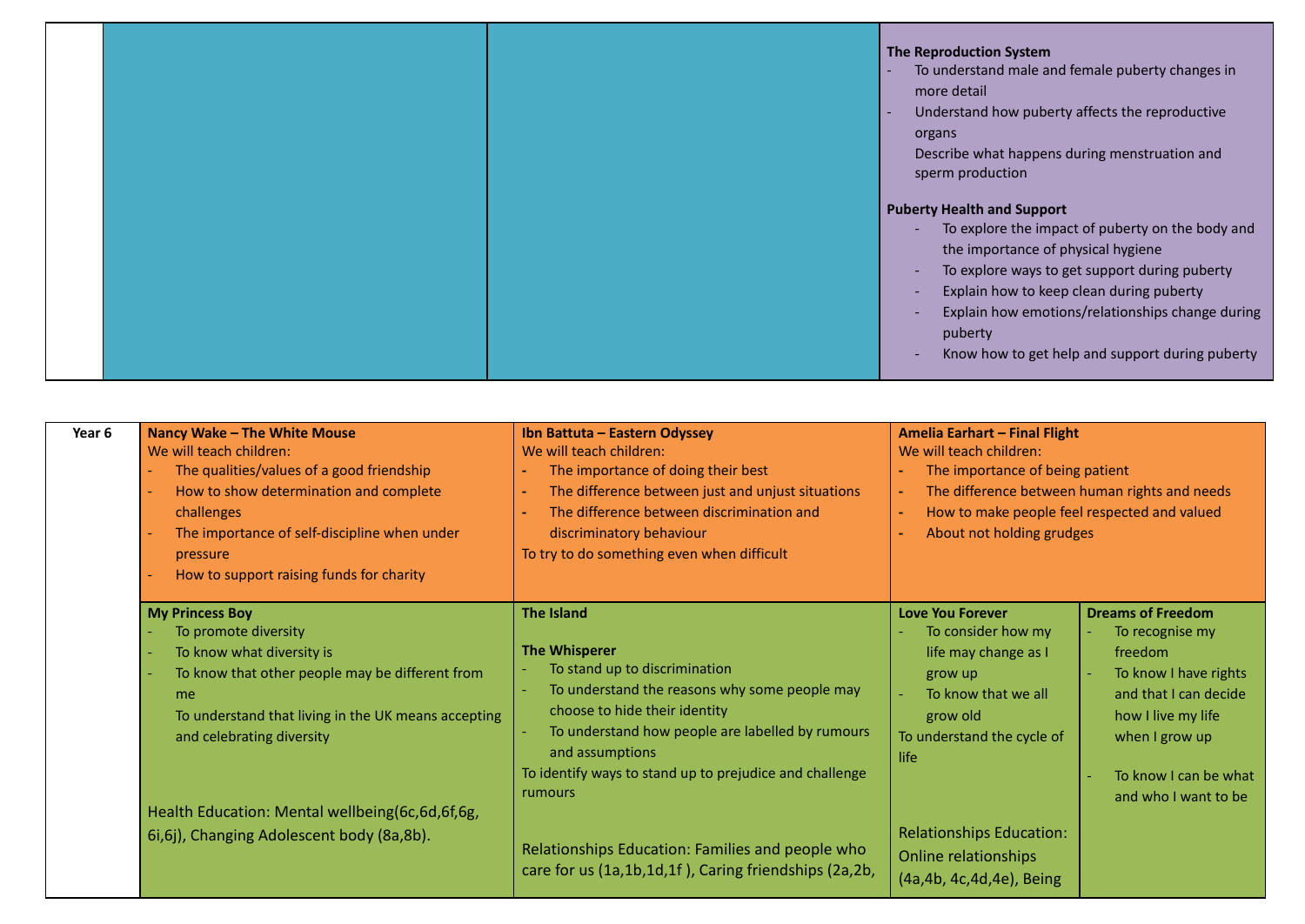|                                                                                                                                                                                                                                                                               |                                                                                                                                                                                                                                                                                         | 2c), Respectful relationships 3b, 3d, 3h), Being safe<br>(5a, 5b, 5c, 5d, 5e).                                                                                                                                                                                               |                                                                                                                                                                                                                                                             | safe (5a,5b,5d,5e,5g,5h),<br>Mental wellbeing (6h,6i)<br>Additional lesson in<br><b>FGM</b>                                                                                                                                                                                                                                                                                                 |                                                                                                                                                                                                                                                                           |
|-------------------------------------------------------------------------------------------------------------------------------------------------------------------------------------------------------------------------------------------------------------------------------|-----------------------------------------------------------------------------------------------------------------------------------------------------------------------------------------------------------------------------------------------------------------------------------------|------------------------------------------------------------------------------------------------------------------------------------------------------------------------------------------------------------------------------------------------------------------------------|-------------------------------------------------------------------------------------------------------------------------------------------------------------------------------------------------------------------------------------------------------------|---------------------------------------------------------------------------------------------------------------------------------------------------------------------------------------------------------------------------------------------------------------------------------------------------------------------------------------------------------------------------------------------|---------------------------------------------------------------------------------------------------------------------------------------------------------------------------------------------------------------------------------------------------------------------------|
| <b>Cyber Bullying</b><br>Identify cyberbullying<br>and understand its'<br>consequences<br>Promote active and<br>open discussions to<br>promote an openness<br>to talk about<br>cyberbullying<br>Understand the<br>importance of being<br>an 'Upstander', not a<br>'Bystander' | <b>Gaming</b><br><b>Understand the</b><br>importance playing<br>games which are age<br>appropriate<br><b>Understand the risks</b><br>involved with in-App<br>and gaming purchases<br><b>Understand that</b><br>people we meet<br>online might not<br>always be who they<br>say they are | <b>Naked Images</b><br><b>Understand the laws</b><br>relating to sending<br>naked pictures<br>Understand what to<br>do if they are feeling<br>pressured into<br>sending a naked<br>picture<br>Understand the<br>dangers and<br>consequences of<br>sending a naked<br>picture | <b>Passwords</b><br><b>Understand the</b><br>importance of keeping<br>passwords safe<br><b>Understand the</b><br>importance of creating<br>strong passwords<br><b>Understand the</b><br>consequences of<br>sharing a password or<br>leaving it lying around | <b>Privacy Settings</b><br>Understand the<br>importance of keeping<br>private information<br>safe<br><b>Understand what</b><br>social media and why<br>it is used<br>Understand how to<br>ensure we keep our<br>information safe using<br>privacy settings                                                                                                                                  | <b>Time Online</b><br><b>Understand how</b><br>spending too much<br>time online can be<br>detrimental to your<br>health<br>Understand that it's<br>important to have a<br>healthy balance in life<br>Debate the pros and<br>cons of spending time<br>in front of a screen |
|                                                                                                                                                                                                                                                                               |                                                                                                                                                                                                                                                                                         |                                                                                                                                                                                                                                                                              |                                                                                                                                                                                                                                                             | <b>Puberty and Reproduction</b><br>To consider puberty and reproduction<br>Describe how and why the body changes during<br>puberty in preparation for reproduction<br>Talk about puberty and reproduction with<br>confidence<br><b>Communication and Relationships</b><br>respect in relationships<br>relationships<br>are important<br><b>Families, Conception and Pregnancy</b><br>family | Exploring the importance of communication and<br>Explain differences between healthy and unhealthy<br>Know that communication and permission seeking<br>To consider different ways people might start a                                                                   |